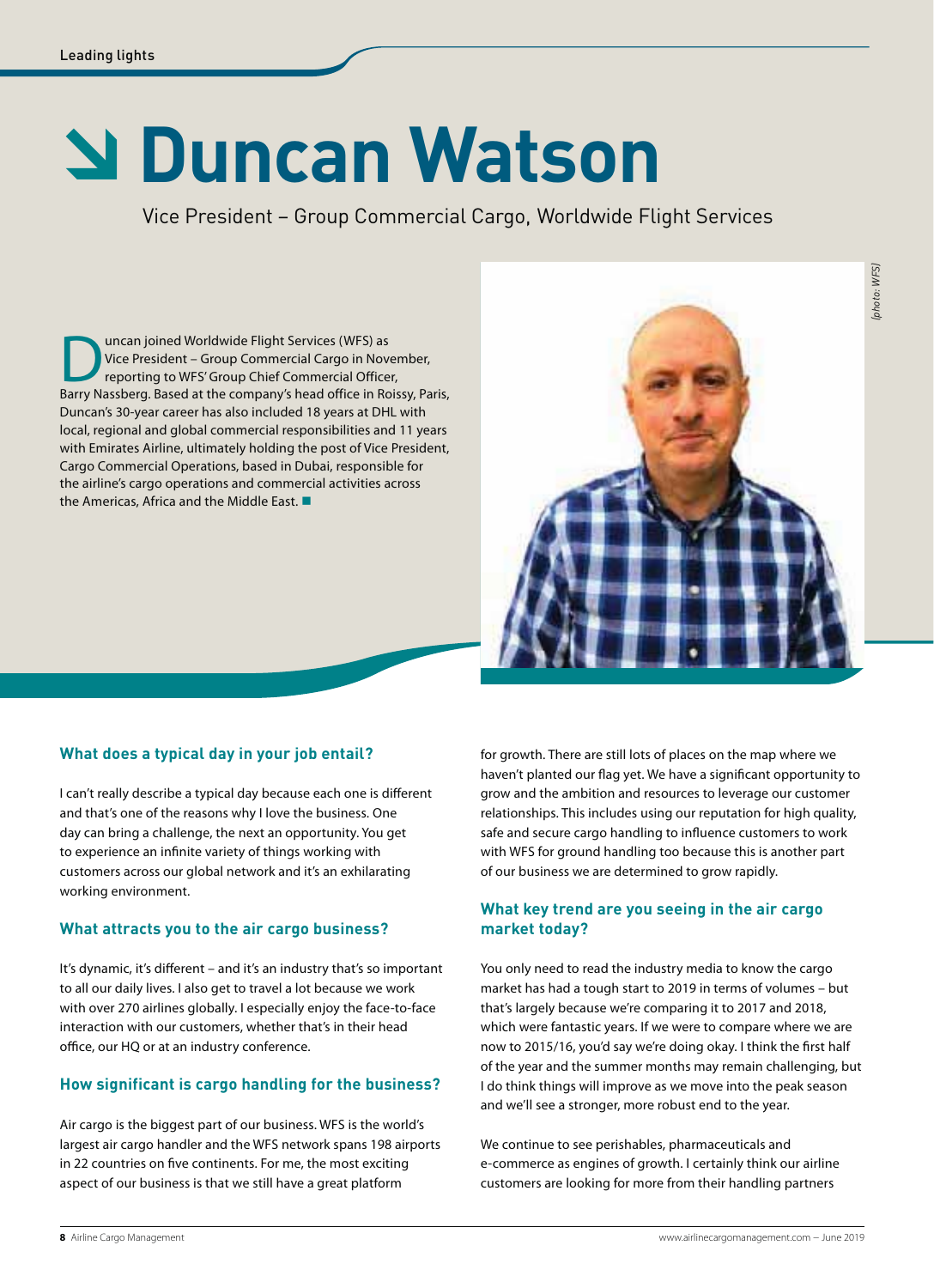and we see much more willingness to sit round the table and to genuinely engage in conversations about how we can create value on both sides of the fence. We welcome these discussions and we are keen to explore every opportunity – including things handlers have probably never thought about before – but whatever we agree must be sustainable. We want more consistency because that's the basis on which we can all get more value from our relationships.

#### **CEIV Pharma certification is gaining momentum worldwide. How important is this standard at WFS?**

What's important to us is what our customers want. In the case of pharma, we have some facilities with CEIV accreditation and others which are compliant with Good Distribution Practice (GDP). What these requirements help to demonstrate is the important role handlers play in maintaining the integrity of cool chains. Whereas, traditionally, we've seen airlinehandler and forwarder-shipper relationships, we're now engaging in four-way discussions because everyone has a role to play to meet their compliance commitments.

#### **WFS is building a pharma facility in Copenhagen. Why was this location chosen for this investment?**

Copenhagen is a very good pharma market. It's as simple as that. But this is not the only market where we are investing in our pharma handling capabilities. We've just certified the first GDP compliant facility for pharma in New York JFK, for example, with our launch customer, Swiss WorldCargo. We will also be opening other facilities over the next 12 months. When we do, it won't just be airlines that attend the opening, there'll also be shippers and forwarders too because they will direct their carrier partners to work with handlers that earn their trust and confidence in terms of handling their products correctly. Pharma facilities require a significant investment, but  $\blacktriangleright$ 

There is ongoing investment in facilities including at JFK *(photo: WFS)*